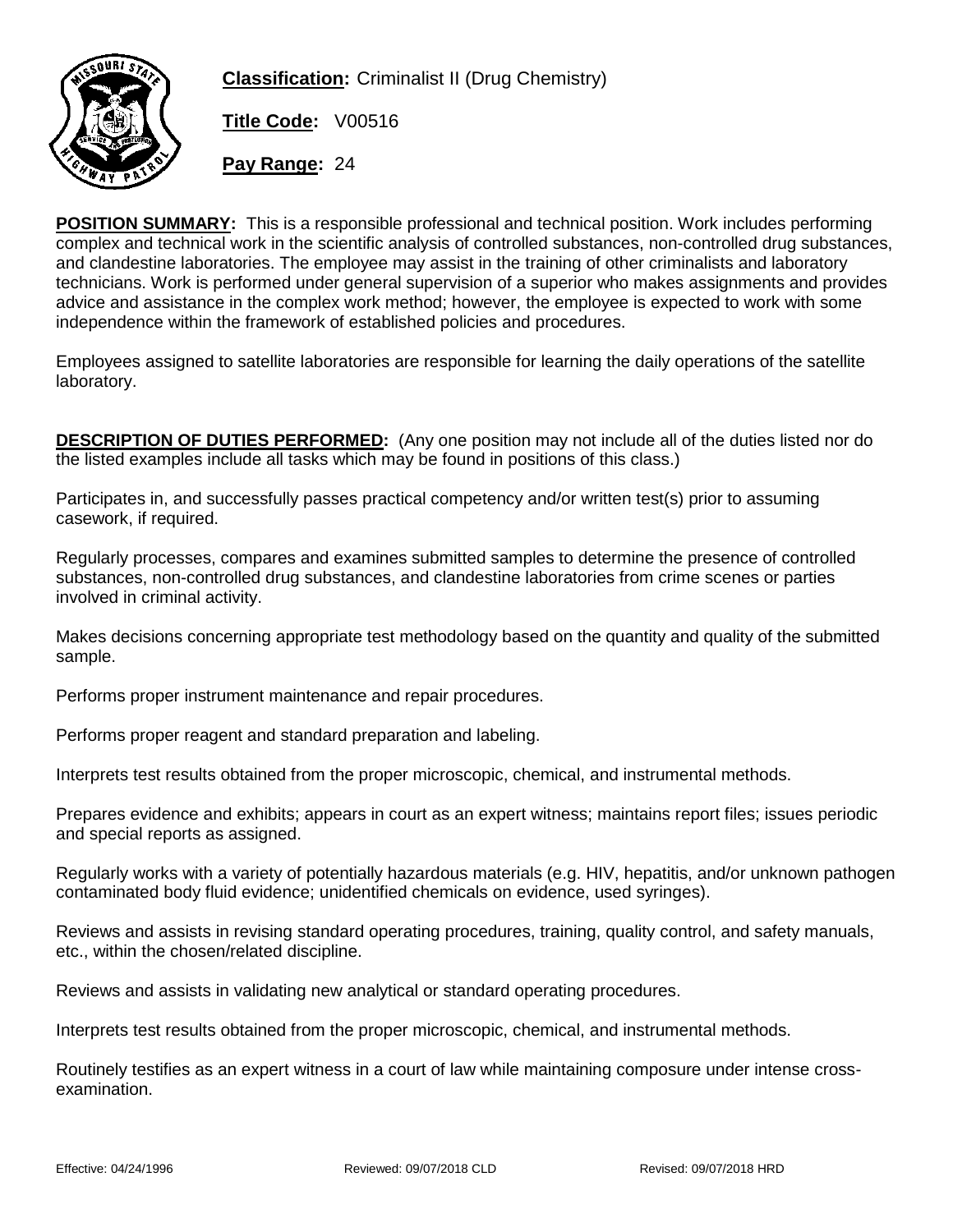## **Classification:** Criminalist II (Drug Chemistry) **Page 2** Page 2

Generates and receives requests to and from law enforcement agencies, prosecutors, attorneys, etc., concerning crime evidence and crime laboratory procedures.

Advises and assists criminalists and technicians from other disciplines in processing controlled substance, non-controlled drug substance, and clandestine laboratory evidence.

Assists instructors conducting training of law enforcement personnel about controlled substance, noncontrolled drug substance, and clandestine laboratory analysis, proper packaging of evidence, and chain of custody procedures.

Educates prosecuting attorneys about complex scientific analysis and may serve as a technical advisor during trial proceedings.

Handles evidence; maintains manual and computer inventory system; coordinates transfer of evidence as required.

Makes decisions concerning the daily operation of the satellite laboratory; refers unusual and/or unique problems to supervisor or laboratory director (where applicable\*).

Performs administrative duties associated with the general operation of the satellite laboratory as required (where applicable\*).

Operates standard office equipment (i.e. personal computer, telephone, fax machine, copier, adding machine, etc.)

Performs job-related travel, as needed.

Performs other related duties as assigned.

**REQUIRED KNOWLEDGE, SKILLS, AND ABILITIES:** Knowledge of the procedures and methods used in the processing and scientific analysis of controlled substance, non-controlled drug substance, and clandestine laboratory evidence.

Knowledge and practice of safety rules and procedures associated with laboratory equipment and chemicals.

Knowledge of the preparation of evidence for presentation in court.

Knowledge of the chain of custody for evidence.

Ability to read English effectively.

Ability to communicate in English clearly and concisely, both orally and in writing.

Ability to perform work in accordance with prescribed procedures, make accurate observations of test results and prepare accurate records and reports.

Ability to gather, assemble, correlate and analyze facts to be incorporated into a report of laboratory work and tests, suitable for presentation in a court of law.

Ability to compile and prepare information for formal presentation (e.g., mock trials held in the laboratory and actual court appearances).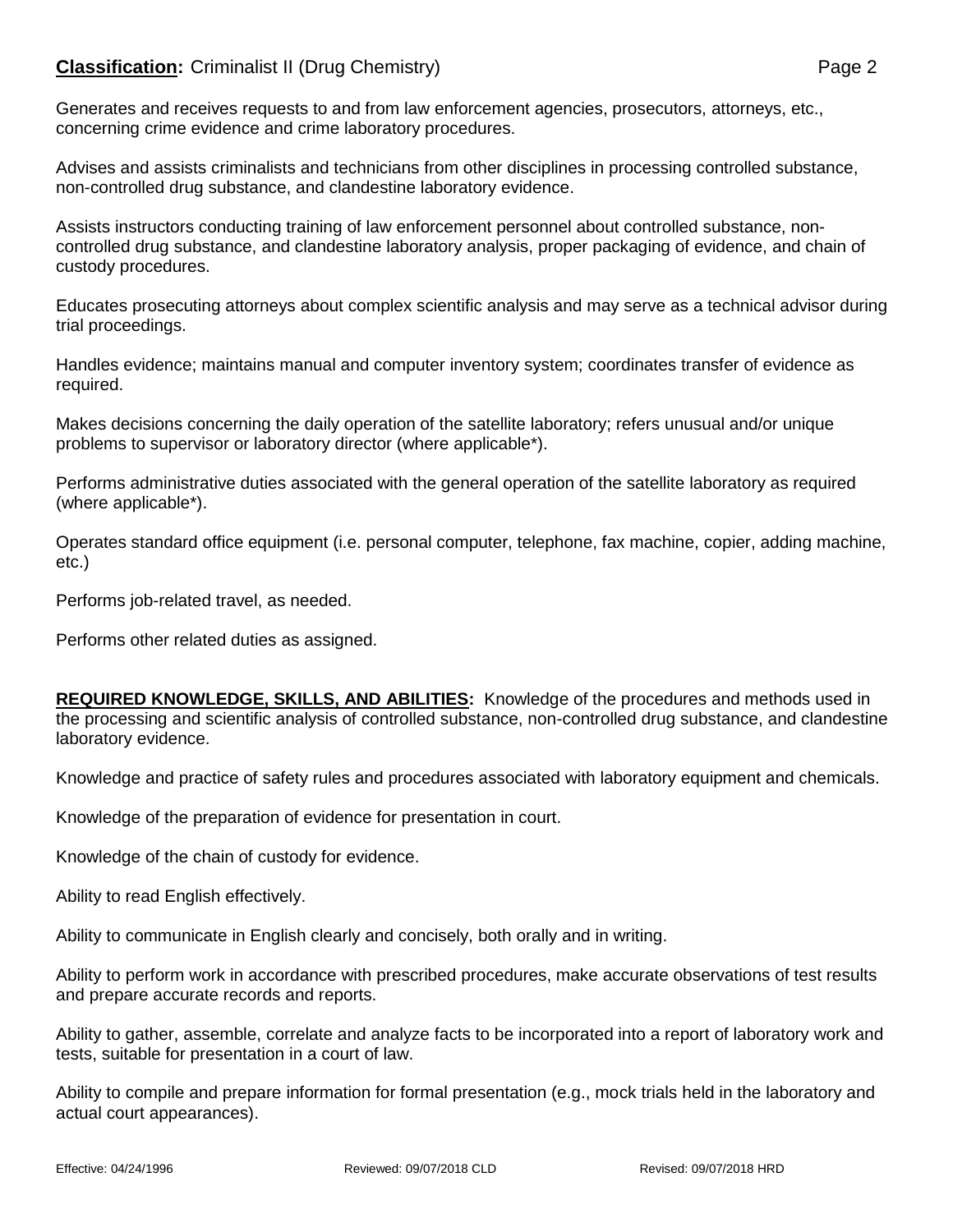## **Classification:** Criminalist II (Drug Chemistry) **Page 3** Page 3

Ability to maintain composure while under cross-examination in regard to personal and scientific qualifications and defend laboratory findings in court.

Ability to work with restricted, highly sensitive information in a confidential and professional manner.

Ability to prepare reagents and standards as prescribed in the appropriate procedure and quality manuals.

Ability to work with potentially hazardous materials as detailed in the description of duties.

Ability to work with microscopes for extended periods.

Ability to distinguish colors necessary to perform laboratory tests.

Ability to recognize and identify minute details.

Ability to establish and maintain effective working relations with others.

Ability to properly use or learn how to use laboratory equipment and chemicals.

Ability to stand for extended periods and lift moderate loads (30 pounds).

Ability to transport tools and equipment necessary to facilitate crime scene investigations.

Ability to perform job related travel (e.g., appearing in court, attending training meetings, seminars, traveling to crime scenes, etc.).

Ability to work with materials that may be of a sexual nature relating to criminal activity (i.e. written material, photographs, and/or verbal language, etc.).

Ability to work hours as assigned.

Possess or ability to obtain a valid Missouri Driver license.

**MINIMUM EXPERIENCE AND EDUCATION REQUIRED:** (The following represents the minimum qualifications used to accept applicants, provided that equivalent substitution may be permitted in case of deficiencies in either experience or education.)

Possess a baccalaureate degree from an accredited college or university in one of the natural sciences or closely related field. College coursework must include 20 hours of chemistry, including two semesters of general chemistry with laboratory, two semesters of organic chemistry, and one semester of organic chemistry laboratory. An organic chemistry laboratory that is integrated into a 4 or 5 hour organic chemistry course will satisfy the laboratory requirement. Survey or introductory coursework intended for non-chemistry majors will not satisfy the above requirements. Both overall academic record and applicable job experience will be factors for consideration; however, prior job experience will not replace the minimum academic requirement.

AND

Possess at least two years experience as a Criminalist I - Drug Chemistry or comparable experience.